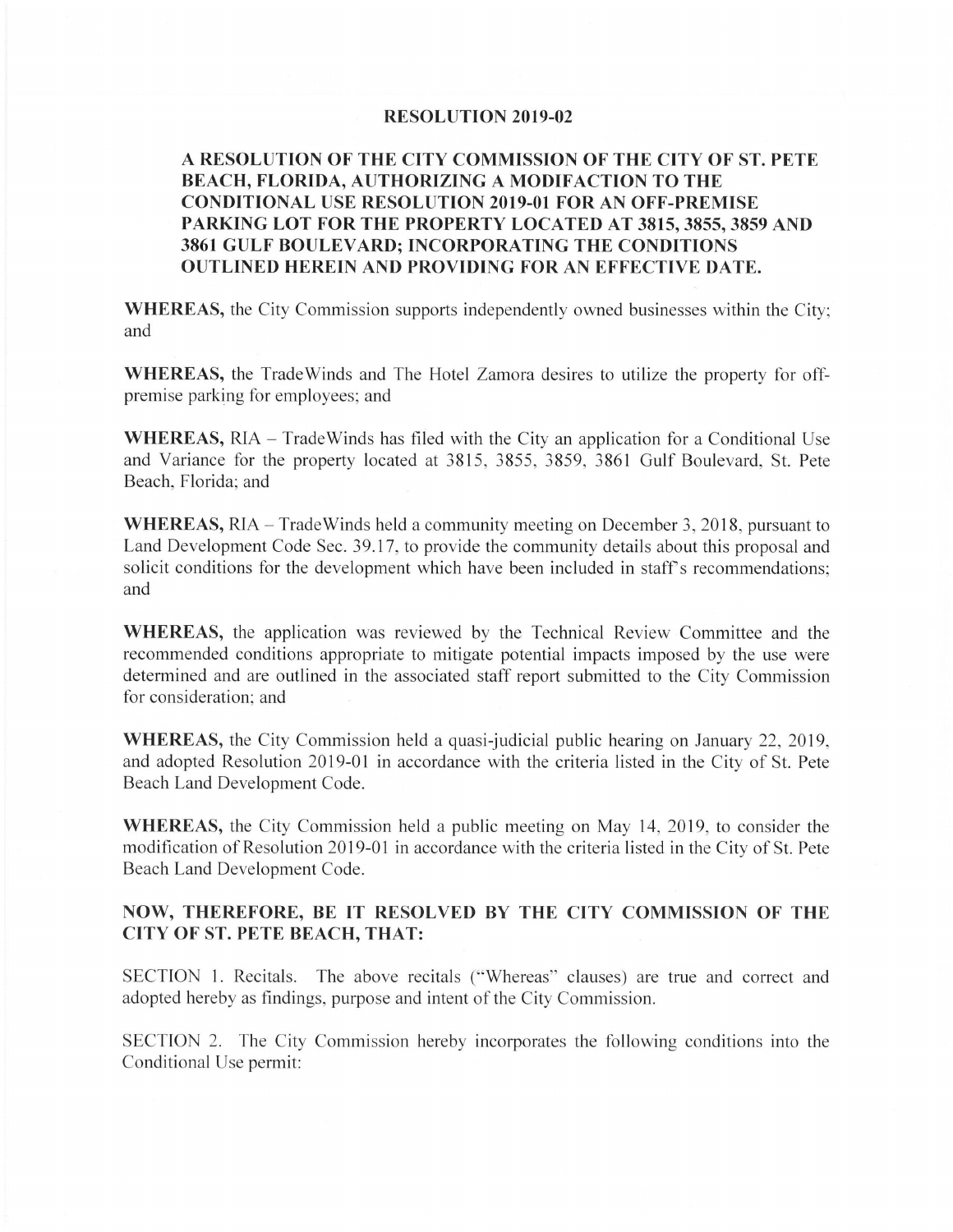- I. A site plan and landscaping plan shall be submitted to and approved by the Community Development Department before the operation of the off-premise parking lot.
- 2. The surface of the parking lot shall be well maintained. No sand, gravel or other debris may run off into the street. All exposed dirt areas shall be covered with bark, mulch, or other weed control measures included as part of the final landscape plan. The use of non-cypress mulch is strongly encouraged in support of "green" practices for a sustainable community.
- 3. Any existing vegetation needs to be retained on the property.
- 1. A permanent easement adequate to expand the sidewalk west of the site to ten feet in width shall be dedicated to the city and recorded in the public records of Pinellas County.
- 5. No storm water discharge may leave the site. All storm water must be directed away from the property boundary and infiltrate through the proposed gravel and grass surface.
- 6. Any lighting utilized for the parking lot shall be directed away from residential properties and shielded to prevent direct glare or hazardous interference on public roadways and all adjacent properties.
- 7. Any signage on the property shall require a sign permit in conformance with Division 26 of the LDC.
- 8. Signs that state "NO MOORING" shall be installed and maintained on the property.
- 9. This Conditional Use Permit and companion variances except for the permanent easement shall expire two years from the effective date of this Resolution.
- 10. Any violation of these conditions and companion variances shall entitle the City Commission to modify or revoke the Conditional Use and Variances.

SECTION 3. Effective Date. This Conditional Use Resolution shall take effect upon rendition of this Resolution by the City Clerk and containing all signatures required below.